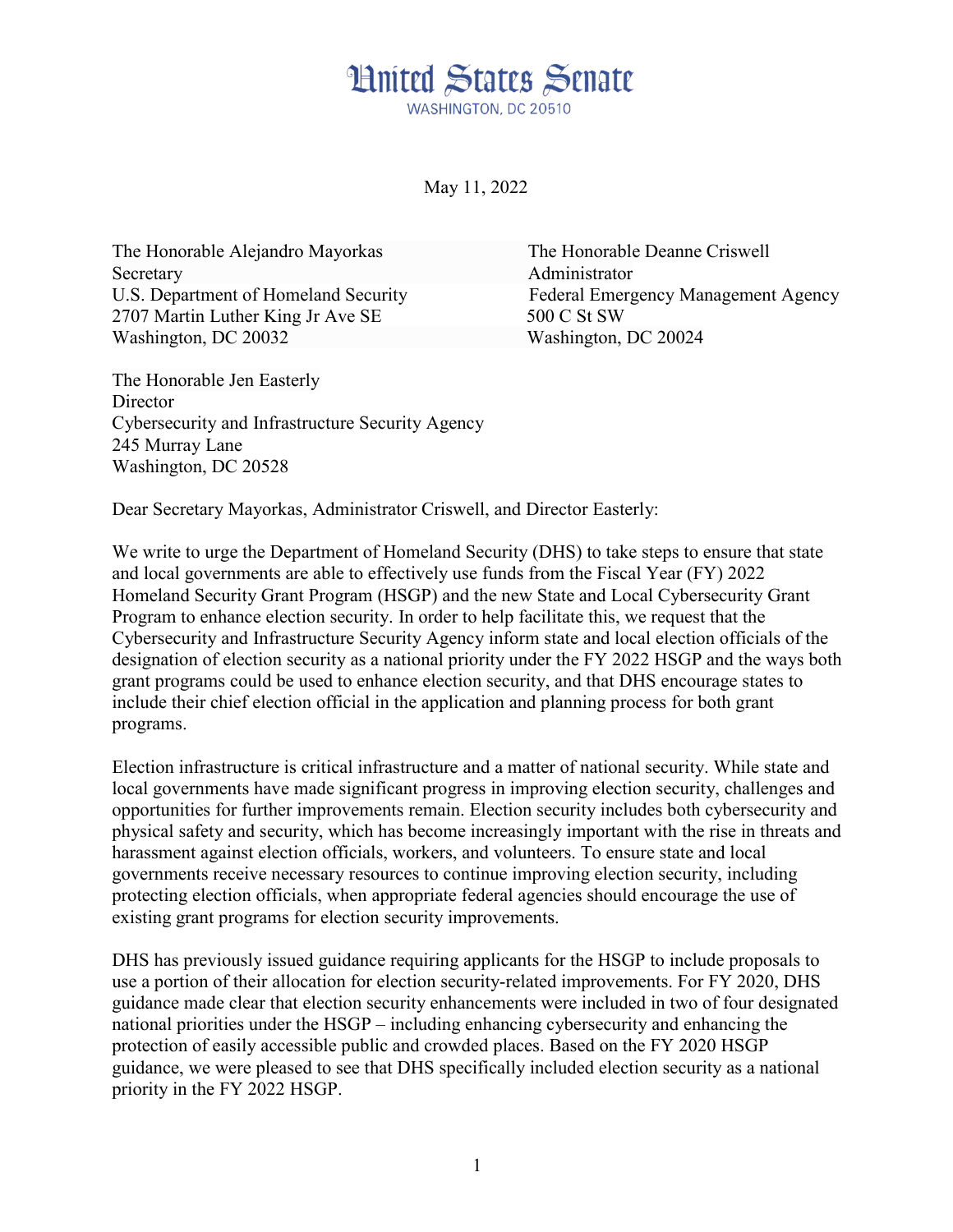In order to ensure that state and local governments can effectively follow this year's grant guidance, we request that the Cybersecurity and Infrastructure Security Agency (CISA) inform state and local election officials of the national priority designation and how HSGP funds can be used to improve the physical security and cybersecurity of elections.

At the end of last year, Congress authorized a new DHS grant program through the *Infrastructure Investment and Jobs Act* specifically for cybersecurity improvements. This new program - the State and Local Cybersecurity Grant Program - will distribute over \$1 billion in grants over the next four years to improve the cybersecurity of state, local, tribal, and territorial governments. Many of these governments have significant needs related to the cybersecurity of election systems, and the intelligence community has confirmed that foreign adversaries have interfered in previous U.S. elections and that election infrastructure remains a target. For this grant program as well, we request CISA to ensure that state and local election officials are aware of the new grant program and how its funds could be used to enhance election cybersecurity.

Finally, we ask that for future fiscal years DHS continue to designate election security enhancements as a national priority for the HSGP.

As states continue to administer the 2022 midterm elections and prepare for the 2024 federal election cycle, it is imperative that the federal government continue to invest in bolstering election security and ensure that state and local governments have resources to modernize their election infrastructure and protect against threats to cybersecurity and physical security.

Thank you for your attention to this important matter and for your ongoing work to help secure our democracy.

Sincerely,

 $\overline{a}$ 

Amy Klobuchar Gary C. Peters United States Senator United States Senator

Sherrod Brown Christopher A. Coons United States Senator United States Senator

Richard Blumenthal **Ben Ray Luján** 

United States Senator United States Senator